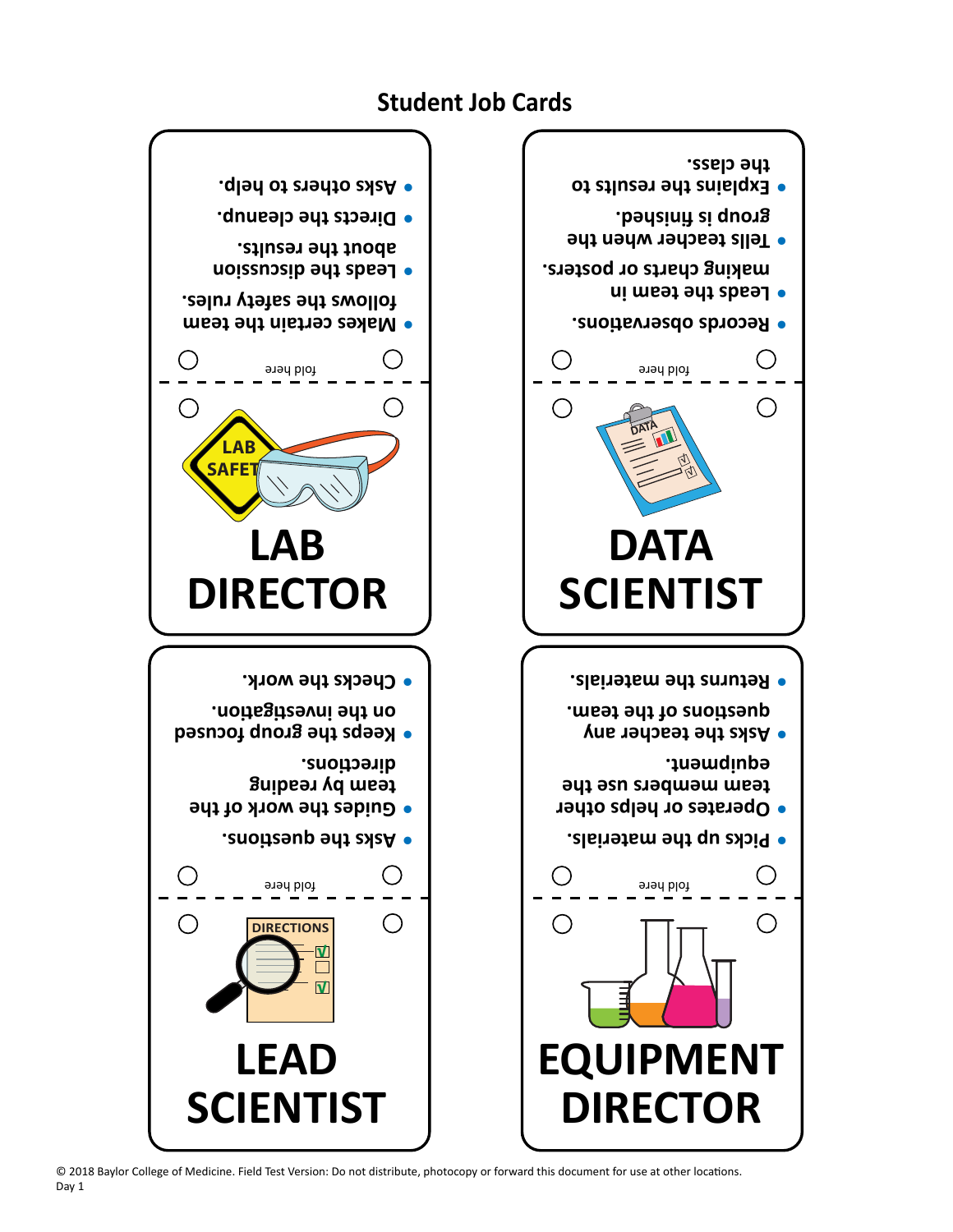



- **Records observations.**
- **• Leads the team in making charts or posters.**
- **• Tells teacher when the group is finished.**
- **• Explains the results to the class.**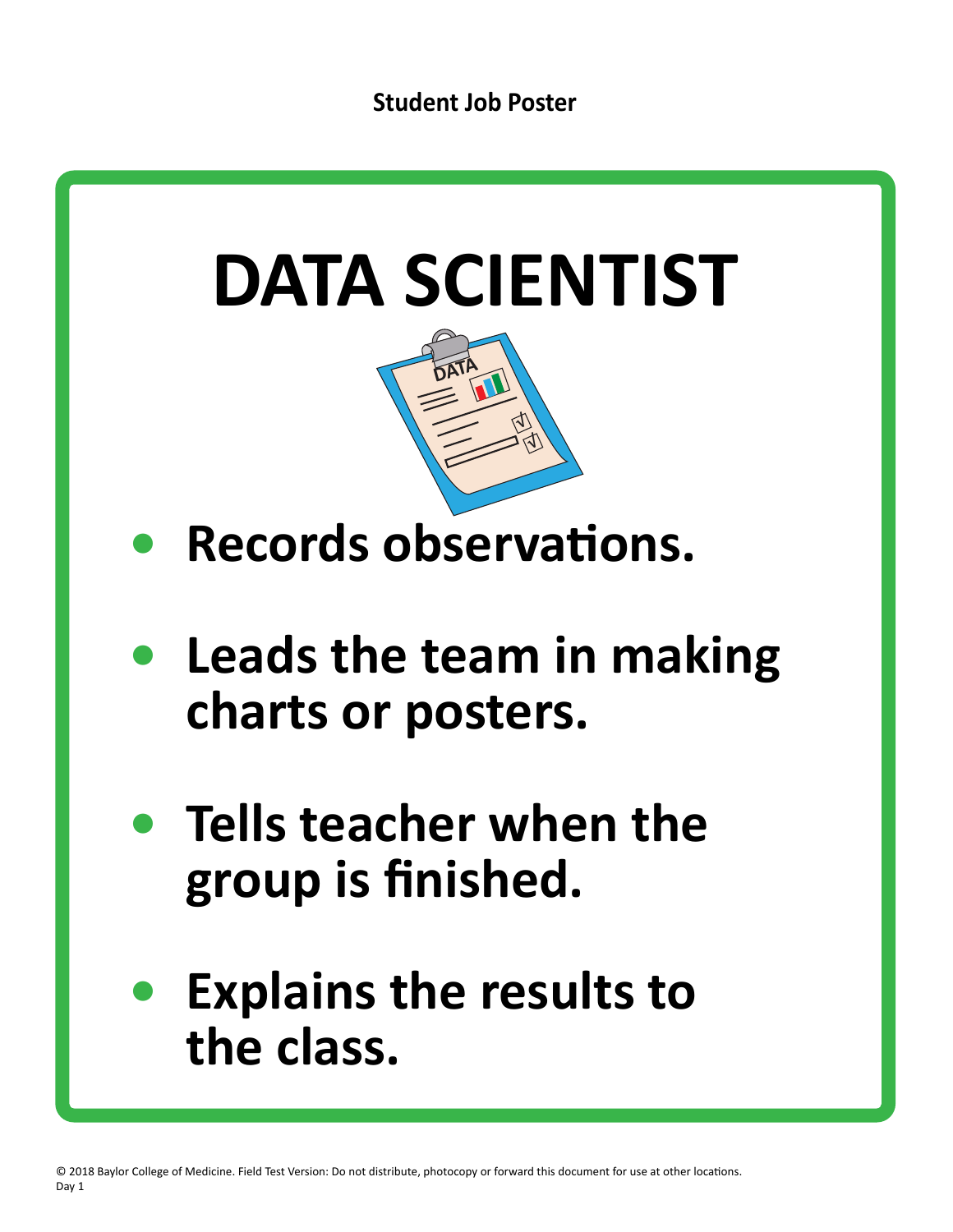## **EQUIPMENT DIRECTOR**

- **• Picks up the materials.**
- **• Operates or helps other team members use the equipment.**
- **• Asks the teacher any**  questions of the team.
- **• Returns the materials.**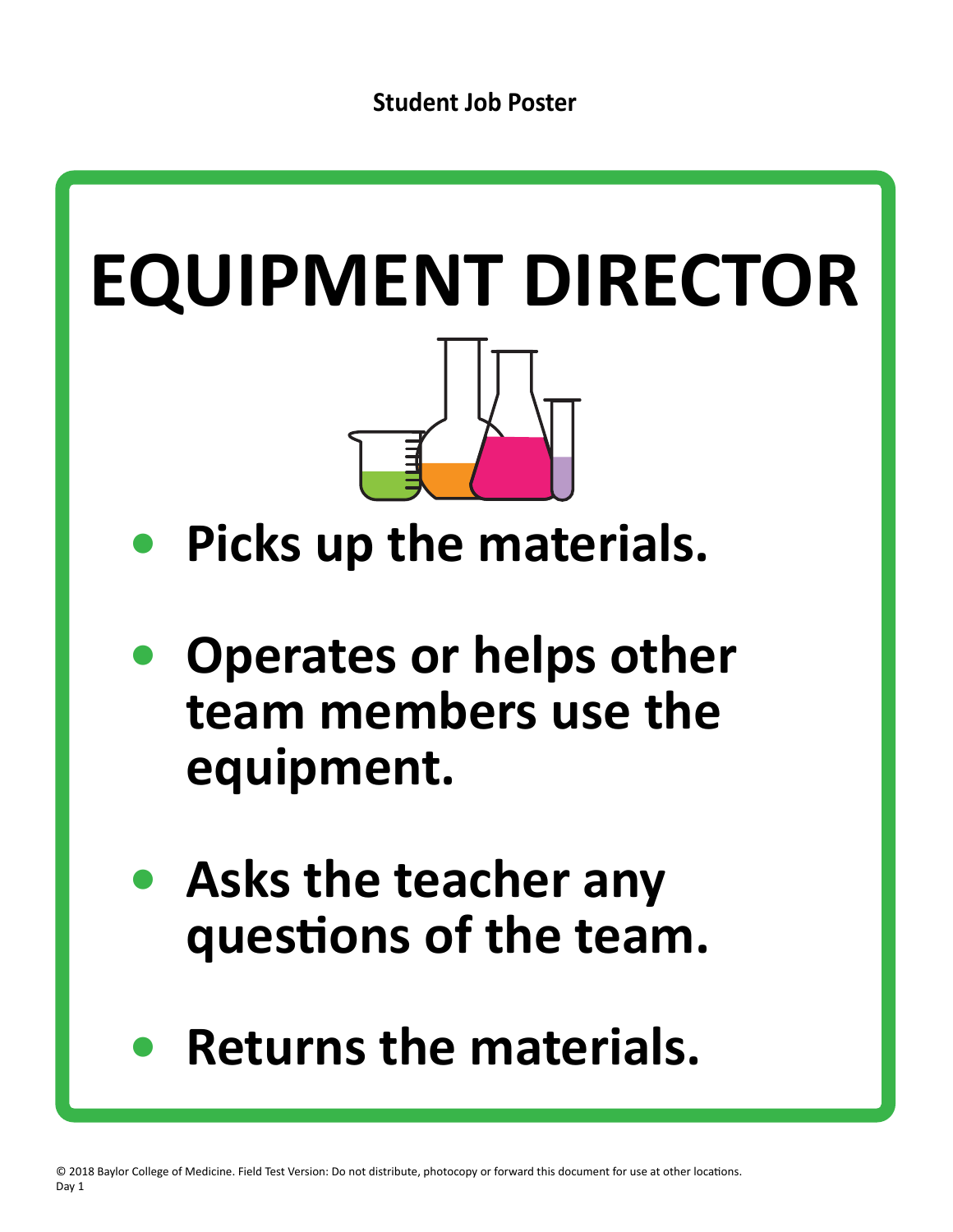## **Student Job Poster**



- **• Directs the cleanup.**
- **• Asks others to help.**

© 2018 Baylor College of Medicine. Field Test Version: Do not distribute, photocopy or forward this document for use at other locatons. Day 1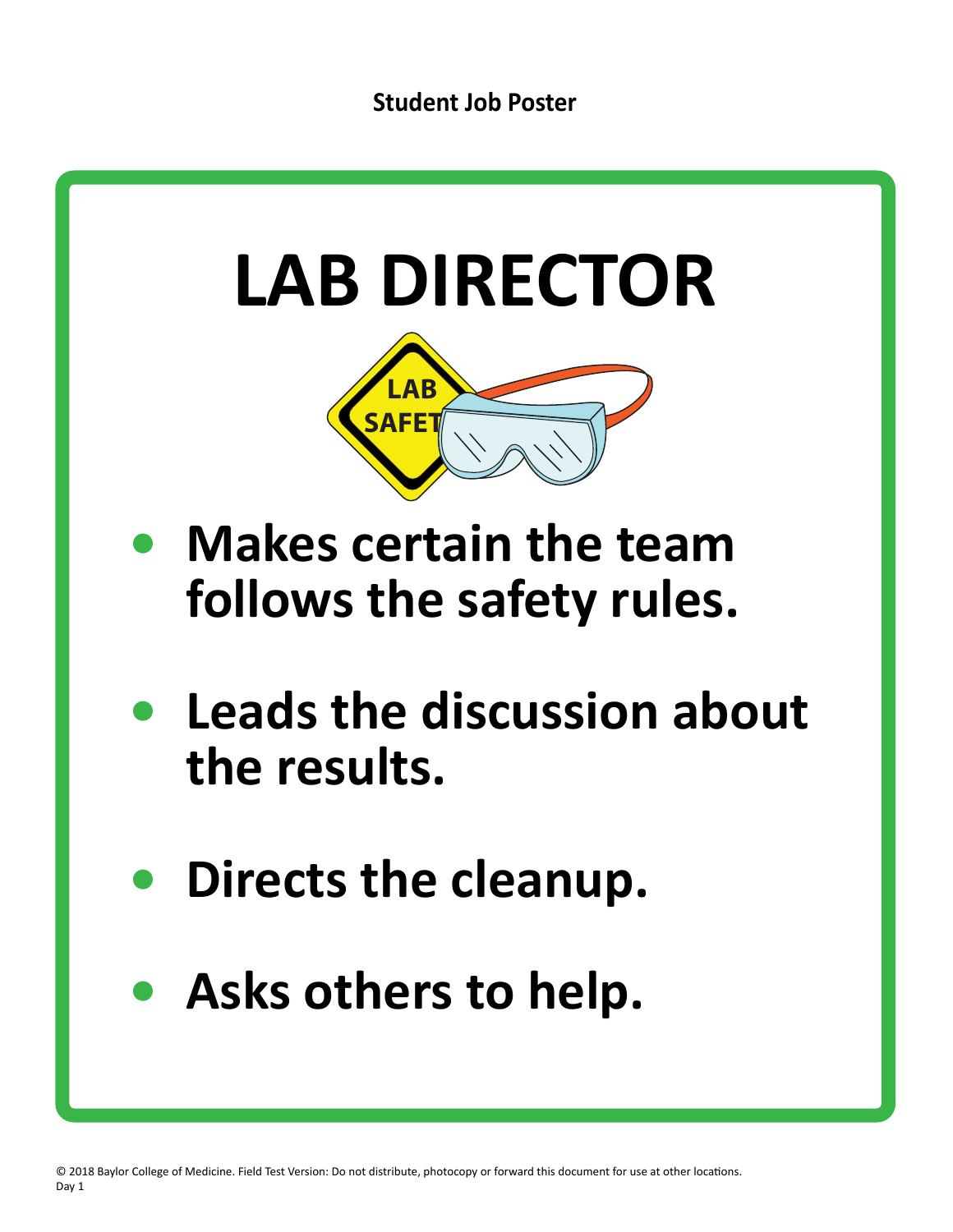

## Checks the work.

© 2018 Baylor College of Medicine. Field Test Version: Do not distribute, photocopy or forward this document for use at other locations. Day 1